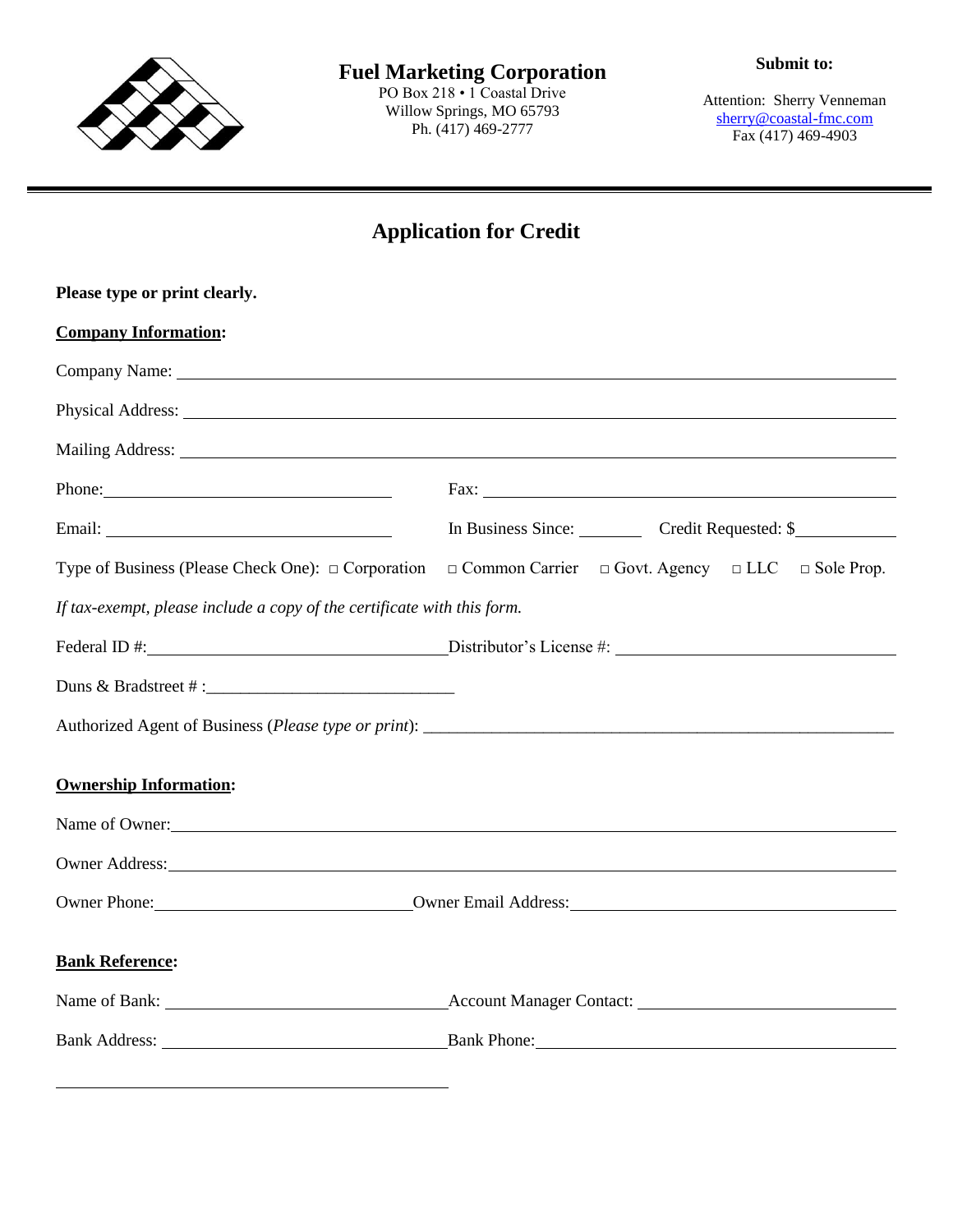

## **Trade References:**

## **Please list 3 trade references where you have open accounts – local references when possible**

|  |                                    | 1. Company: Contact Name: Contact Name:                                                                                                                                                                                        |
|--|------------------------------------|--------------------------------------------------------------------------------------------------------------------------------------------------------------------------------------------------------------------------------|
|  |                                    | Address: Phone: Phone: Phone: Phone: Phone: Phone: Phone: Phone: Phone: 2014                                                                                                                                                   |
|  |                                    | Fax: Email Address: Email Address:                                                                                                                                                                                             |
|  |                                    | 2. Company: Contact Name: Contact Name:                                                                                                                                                                                        |
|  |                                    | Address: Phone: Phone: Phone: Phone: Phone: Phone: Phone: Phone: Phone: Phone: Phone: Phone: Phone: Phone: Phone: Phone: Phone: Phone: Phone: Phone: Phone: Phone: Phone: Phone: Phone: Phone: Phone: Phone: Phone: Phone: Pho |
|  | Fax: Email Address: Email Address: |                                                                                                                                                                                                                                |
|  |                                    | 3. Company: Contact Name: Contact Name:                                                                                                                                                                                        |
|  |                                    | Phone: $\qquad \qquad$                                                                                                                                                                                                         |
|  | Fax: Email Address: Email Address: |                                                                                                                                                                                                                                |

We authorize all trade references to disclose to Fuel Marketing Corporation any and all information concerning the credit history of my/our company and account(s).

| Printed Name: The contract of the contract of the contract of the contract of the contract of the contract of the contract of the contract of the contract of the contract of the contract of the contract of the contract of |       |  |  |  |
|-------------------------------------------------------------------------------------------------------------------------------------------------------------------------------------------------------------------------------|-------|--|--|--|
| Title:                                                                                                                                                                                                                        | Date: |  |  |  |